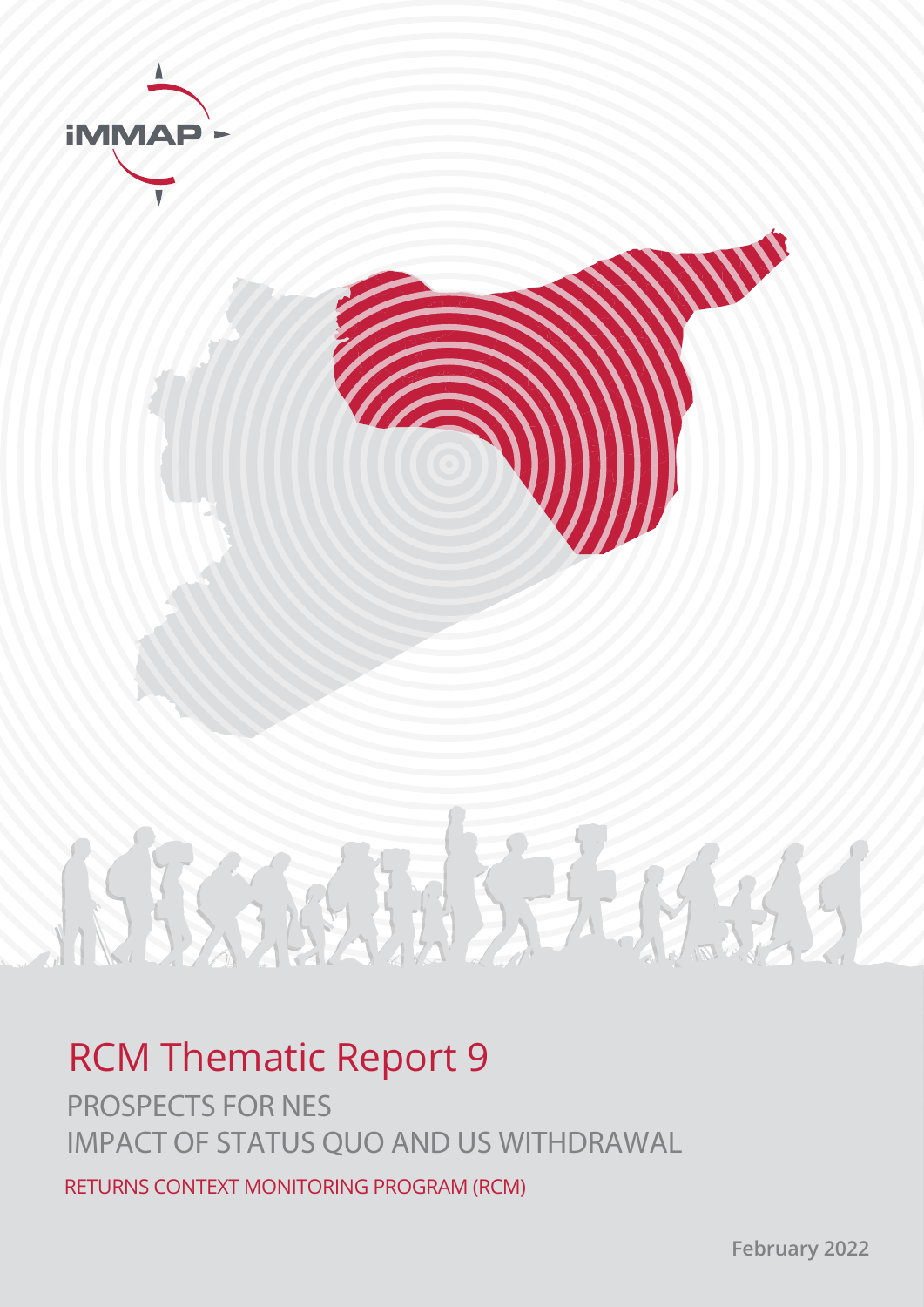## **CONTENTS**

|    | <b>GLOSSARY</b>                        | 04 |
|----|----------------------------------------|----|
|    | 1. METHODOLOGY                         | 05 |
| 2. | <b>STATUS QUO</b>                      | 06 |
|    | 2.1. BACKGROUND                        | 06 |
|    | 2.2. STATE OF SELF ADMINISTRATION      | 07 |
|    | 2.3. REFORM PROSPECTS                  | 07 |
|    | 2.4. SELF ADMINISTRATION-GOS RELATIONS | 08 |
|    | 2.5. SECURITY                          | 09 |
| 3. | <b>US WITHDRAWAL</b>                   | 10 |
|    | 3.1. BACKGROUND                        | 10 |
|    | 3.2. RENEWED GOS CONTROL               | 10 |
|    | 3.3. TURKISH INTERVENTION              | 11 |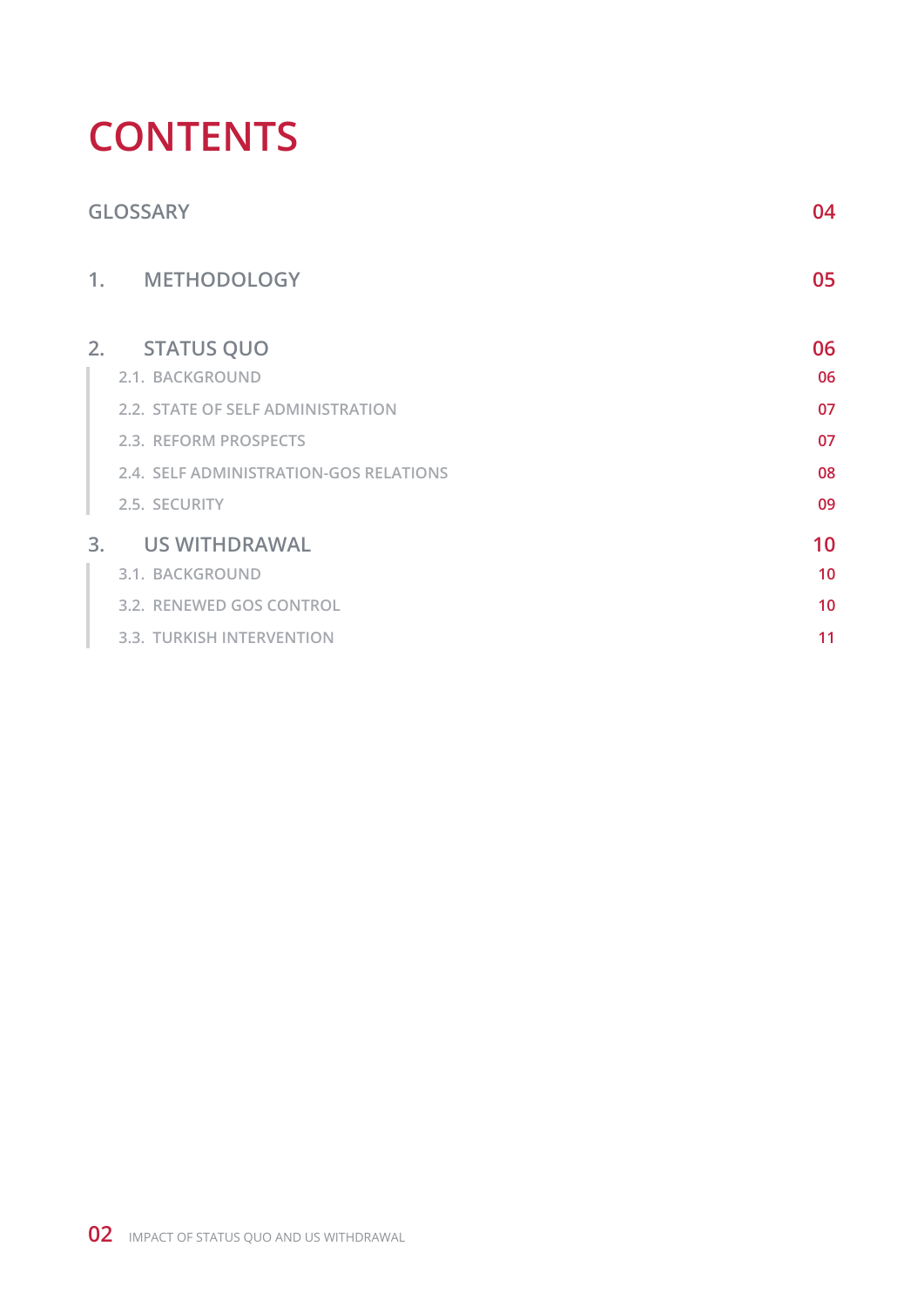## <span id="page-2-0"></span>**GLOSSARY**

| GoS          | Government of Syria                         |  |
|--------------|---------------------------------------------|--|
| IDP          | Internally displaced person                 |  |
| ISF          | <b>Internal Security Forces</b>             |  |
| <b>ISIS</b>  | Islamic State in Iraq and Syria             |  |
| <b>KNC</b>   | Kurdish National Council                    |  |
| <b>KRG</b>   | Kurdistan Regional Government               |  |
| KR-I         | Kurdistan Region-Iraq                       |  |
| <b>NES</b>   | Northeast Syria                             |  |
| <b>PKK</b>   | Kurdistan Worker's Party                    |  |
| <b>PYD</b>   | Democratic Union Party                      |  |
| <b>RCM</b>   | Returns Context Monitoring program          |  |
| <b>SANES</b> | Self Administration of North and East Syria |  |
| <b>SDC</b>   | Syrian Democratic Council                   |  |
| <b>SDF</b>   | <b>Syrian Democratic Forces</b>             |  |
| <b>YPG</b>   | People's Protection Units                   |  |
|              |                                             |  |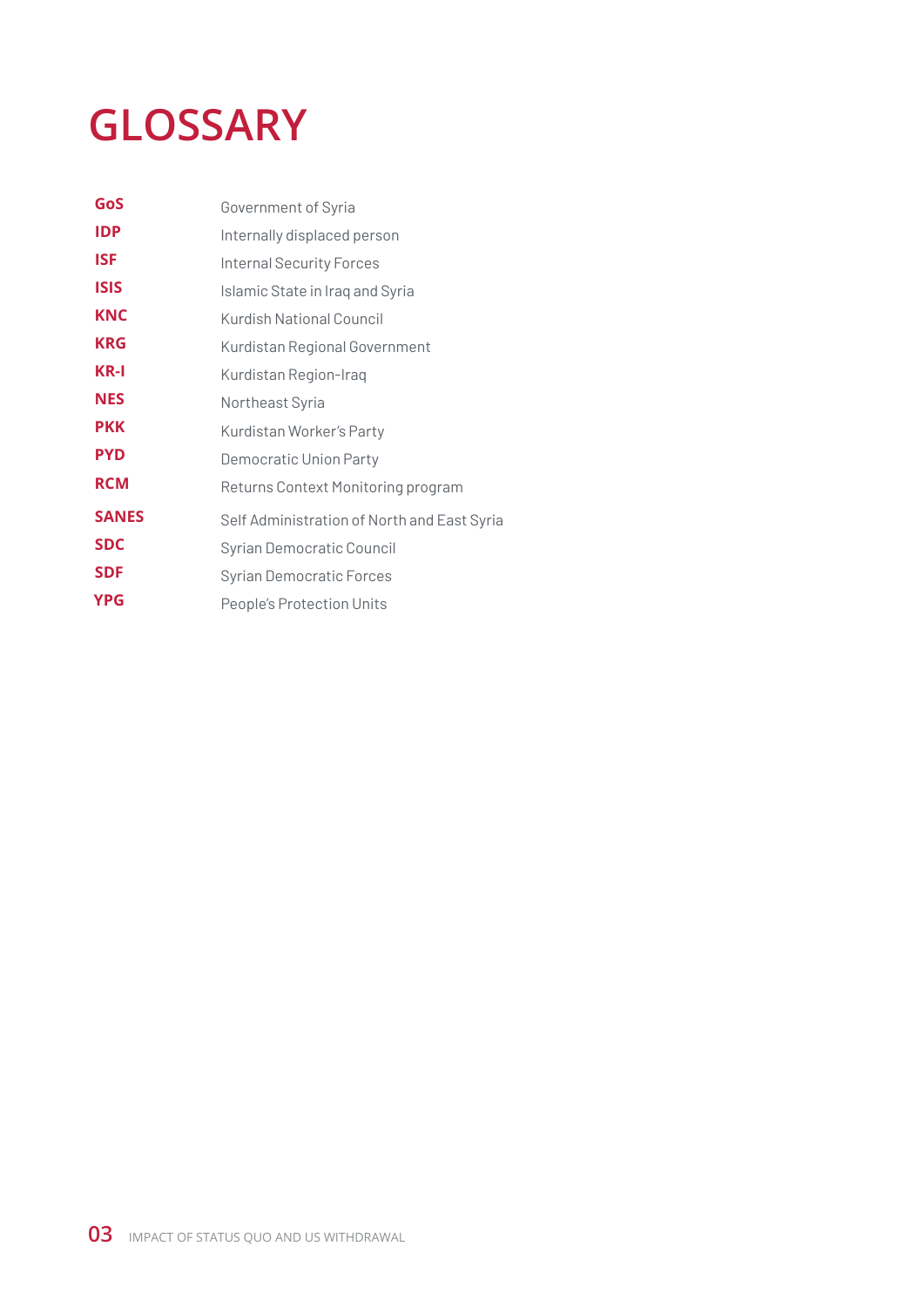## <span id="page-3-0"></span>**1. METHODOLOGY**

The Return Context Monitoring (RCM) project was established at iMMAP in June 2020 to fill qualitative information gaps around experiences of and conditions for IDPs and refugee returnees inside Syria. RCM operates through two main deliverable streams, return and reintegration area profiles which cover specific geographic areas, and thematic reports on topics relevant to return dynamics across Syria. RCM works with a variety of stakeholders to identify key information gaps and develop research aims, including durable solutions working groups, sector working groups, and bilateral partner and donor consultations.

This report is the 9th RCM thematic report, which in addition to exploring the current status quo in northeast Syria (NES), and its relation to US policy, also explores how an eventual US withdrawal will play out if not preceded by a shift in the US's current approach to NES and Syria generally. The information and findings in this report are the culmination of more than a year of RCM research and analysis efforts in NES. In addition to semi-structured desk research and primary research carried out specifically for this report, the RCM reviewed data and analysis from previous RCM reports on NES.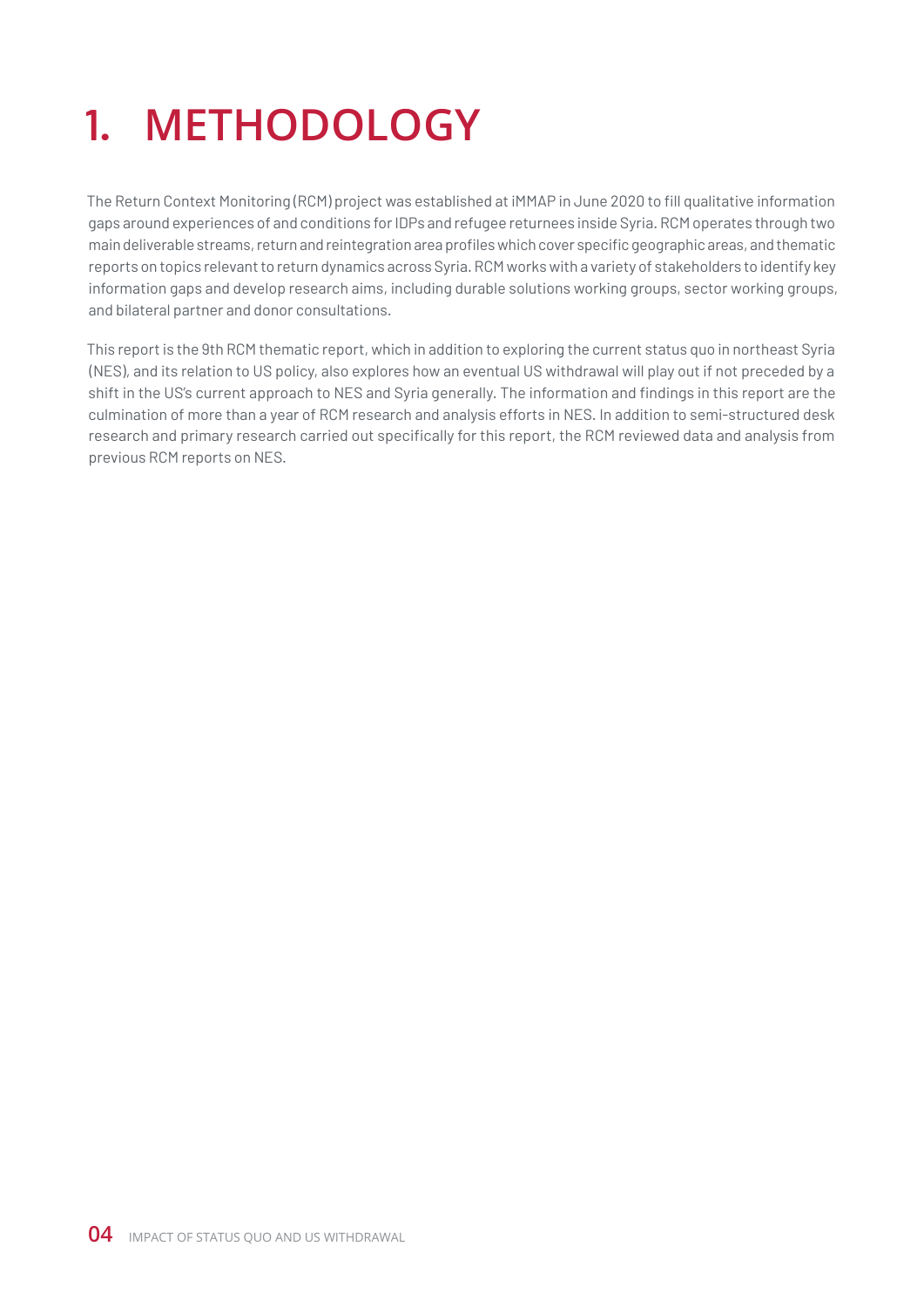## <span id="page-4-0"></span>**2. STATUS QUO**

## **2.1. BACKGROUND**

US policy on Syria is currently focused on maintaining stability, which it has pursued through five loosely defined objectives: 1) addressing dire humanitarian conditions; 2) discouraging a resumption of active conflict; 3) countering the Islamic State in Iraq and Syria (ISIS); 4) holding President Bashar Al-Assad and other government of Syria (GoS) figures accountable for atrocities; and 5) looking for opportunities to advance the UN mediated peace process. While the unanimous renewal of UNSC resolution 2585 and the absence of any major escalations, along with the public's exhaustion with interventions in the Middle East, have allowed US officials to characterize the current administration's approach as a success, circumstances on the ground tell a starkly different story.

In NES the US maintains a direct, relatively low-cost military presence, premised on countering ISIS, and remains the largest donor for humanitarian and stabilization activities in the area. Although its presence and support have prevented GoS and Turkish advances and provided lifesaving aid for thousands of people, in the absence of a coherent US vision for NES, any genuine US efforts to resolve the Syria crisis, and significantly increased levels of US and western support, the US is also working to perpetuate, and even exacerbate, a status quo of debilitating uncertainty. When combined with recent, precipitous withdrawals from NES, Iraq, and Afghanistan, the US's ongoing, aimless drift in NES, have encouraged local and external stakeholders, including other western states, to adopt reactive, short term postures and abandon any notion of meaningfully addressing NES's dysfunctional, ineffective governance, deteriorating services and economy, oppressive political environment, and continued security threats and violence.

At present there is no indication the US plans to make any adjustments to its approach in NES and Syria more broadly. So long as ISIS remains active in NES, the US can maintain its presence, and so long as security in NES and the rest of the country does not fully collapse, it can claim success and paper over its near total lack of effort on the political front and role in damaging the Syrian economy through sanctions. Consequently, the crippling status quo, detailed below, is likely to prevail for years to come.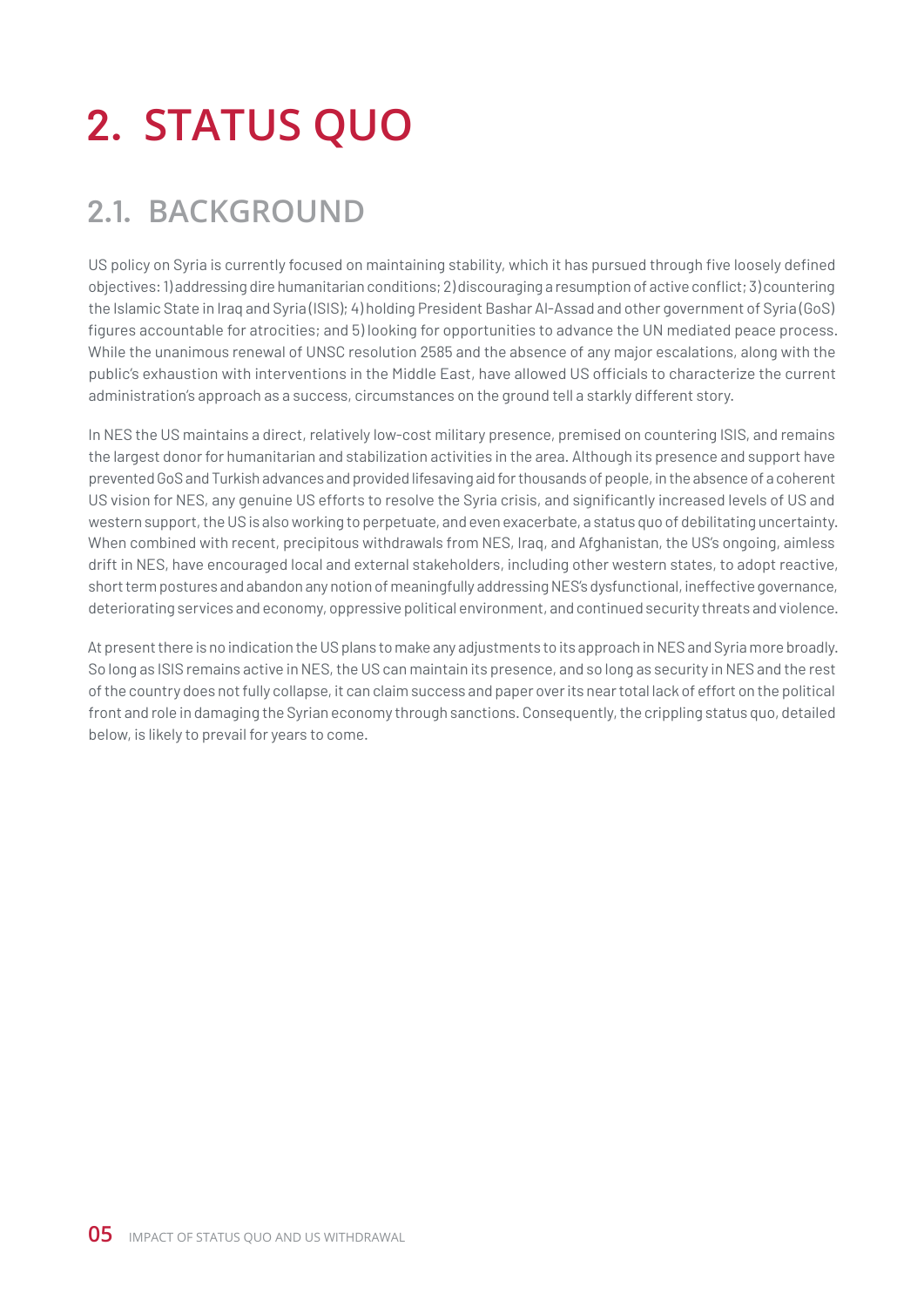### <span id="page-5-0"></span>**2.2. STATE OF SELF ADMINISTRATION**

Between 2015 and 2018, the Democratic Union Party (PYD) and People's Protection Units (YPG) gradually established the components of what today are known as the Self Administration, with the Syrian Democratic Council (SDC) responsible for political affairs, the Self Administration for North and East Syria (SANES) responsible for governance and services, the Syrian Democratic Forces (SDF) responsible for military affairs, and Internal Security Forces (ISF) responsible for security affairs. Although the Self Administration has been presented as a cohesive, representative NES-wide system capable of administering the area over the long term, this is a false characterization. In its current form the Self Administration is a fragile amalgamation of political, security, and governance bodies controlled by opaque PYD-YPG structures made up of Kurdish kadros and held together by the continued US presence. While there are capable, quasi-independent non-kadro figures serving in the Self Administration, their efforts are undermined not only by their lack of authority, but by the hollow, dysfunctional nature of the wider system at present.

The PYD-YPG's approach is locally unpopular and has perpetuated extremely poor, ineffectual administration. Nevertheless, given the current US posture and current political and security environment, it is understandable. The PYD and YPG are Kurdish organizations principally concerned with their own longevity and the status of Kurdish areas in NES. Although they have come to control Arab-majority areas as a result of their partnership with the US and other western states, the PYD-YPG have no long-term, fundamental interests in these areas. Rather, control of these areas provides the PYD-YPG both a greater chance of maintaining the status quo and a stronger bargaining position with the GoS if and when the US withdrawals.

### **2.3. REFORM PROSPECTS**

In lieu of the US providing long term assurances for its presence in NES and actively pushing for a genuinely inclusive, capable Self Administration, the PYD-YPG have no incentive to adjust their current approach. Further, pursuit of genuine political and governance reforms without a shift in the US approach could quickly undermine the PYD-YPG's position.

On the political front, US and western officials have pushed for Kurdish-Kurdish talks over the past two years in an attempt to reach a power sharing agreement between the PYD and Kurdish National Council (KNC). While it appears US and western officials believe a PYD-KNC power sharing agreement would reduce Turkish opposition to the Self Administration and establish a more inclusive Self Administration, in their current form talks will never achieve such objectives and are unlikely to progress at all. Without high-level US engagement with Turkey and a vision for NES that makes the US presence and support for NES at least partially contingent on a power sharing agreement, the PYD will understand it is under no obligation to make any concessions to the KNC. Even worse, as seen over the past year and a half, the push for talks without a wider plan may push the PYD to complicate the prospect for future talks by further consolidating their position in NES under the guise of internal governance reforms.

While basic governance reforms, such as clarifying roles and responsibilities across SANES bodies and expanding SANES's administrative and technical capacity through responsible hiring, seem like relatively harmless steps, they in fact hold significant risks for the PYD-YPG. Over time, a representative, capable SANES could eventually push back against PYD-YPG kadro influence and interference, move for greater transparency and accountability, and pursue policies, programs, and additional reforms that run contrary to PYD-YPG interests. If accompanied by greater political freedom and the ability of opposition parties and non-PYD aligned civil society groups, both Kurdish and Arab, to participate in the SDC and SANES, this could quickly threaten the PYD-YPG's position and lead to outright conflict.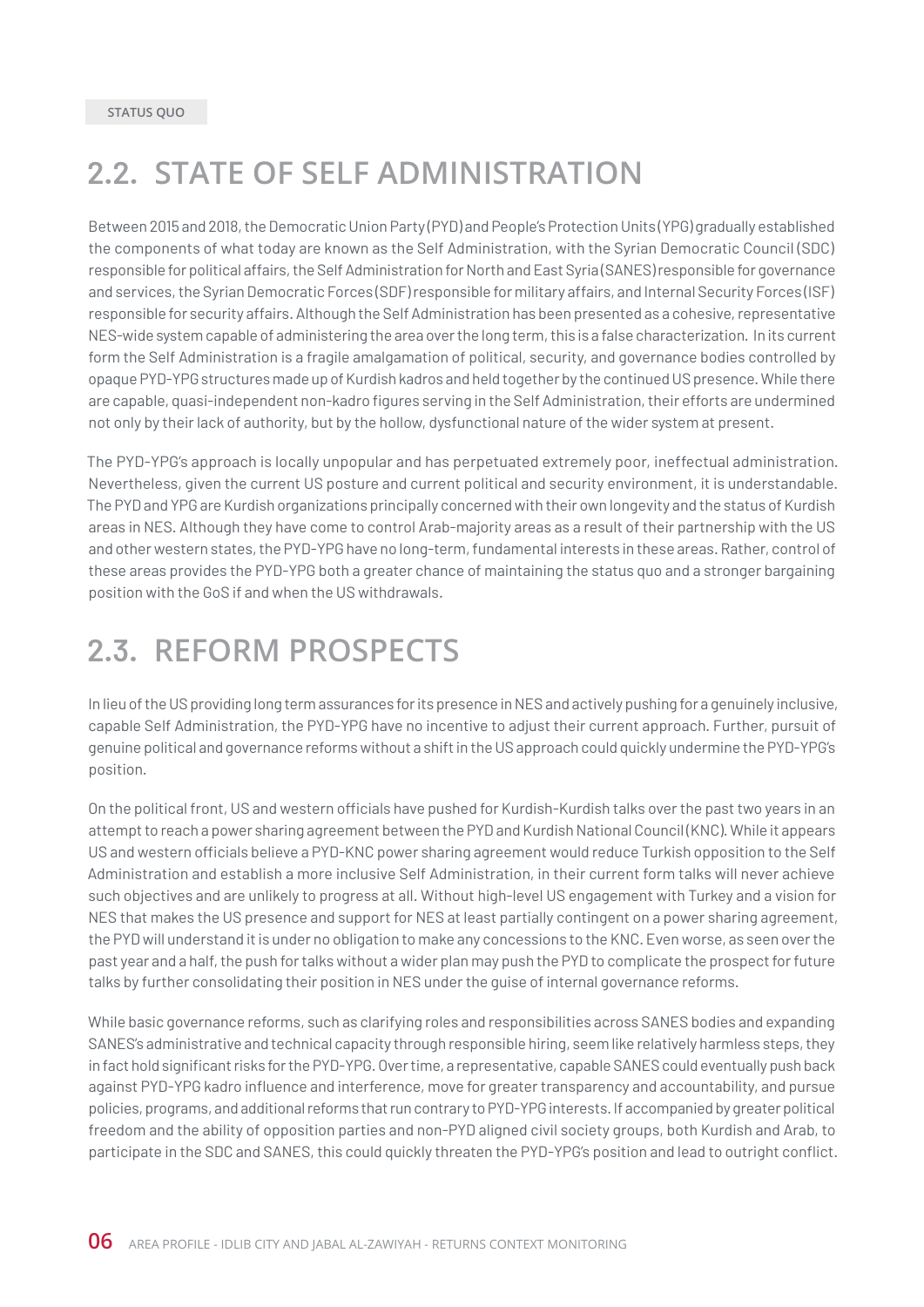#### <span id="page-6-0"></span>**Status Quo**

Over the past two years, in parallel to Kurdish-Kurdish talks, the SDC and SANES have discussed a flurry of governance reforms, including revising the Social Contract, holding local elections, developing a SANES human resources policy, and establishing SANES monitoring and oversight mechanisms. While some of these are needed, the nature, timing, and progress of these reform efforts raises serious questions about their true purpose. To date, PYD-YPG kadros have been responsible for managing reform discussions and efforts and have continued to prevent the KNC or any genuine opposition bodies from participating.

Additionally, the reforms as they currently stand avoid addressing the SANES's systemic dysfunction and disorganization, with none seeking to clearly define roles, responsibilities, and practices across the multiple layers of SANES or address the capacity and technical shortcomings in central and regional SANES bodies.

While some SDC and SANES figures engaged in the reform process may have good intentions, overall it appears the reforms are a PYD-YPG move to further consolidate power and further obscure the state of the Self Administration. Consequently, it is unlikely reforms will lead to a more responsive, capable SANES, or lead to a genuinely more inclusive, representative system.

### **2.4. SELF ADMINISTRATION-GOS RELATIONS**

So long as the status quo persists, there is unlikely to be any change in Self Administration-GoS relations. Over the past decade, the PYD-YPG and GoS have exhibited a continued willingness to coordinate on service and economic issues, such as the electricity, water, and fuel sectors, when mutually beneficial. They have also demonstrated a willingness for limited military and security coordination when NES is threatened by increased Turkish pressure. Although political and security tensions have temporarily interrupted coordination, and the balance of power in NES has shifted in favor of the Self Administration for the time being, the PYD-YPG and GoS, as well as Russia, all have an interest in maintaining coordination so long as the status quo persists.

For all three parties, the interest in continued coordination appears linked in large part to the potential for informal political and security agreements between the PYD-YPG and GoS if and when the US withdrawals. While such agreements are discussed in Subsection 3.2: Renewed GoS Control, amidst the status quo there is no chance for any political and security agreement between the two sides. The PYD and YPG have presented the Self Administration as a formal, decentralized, bottom-up alternative to the GoS, and through the SDC, have continued to present formal demands to the GoS and Russia. While the GoS and Russia have no interest in making formal concessions to the PYD-YPG around the Self Administration, as both undoubtably understand the Self Administration's institutional hollowness and fragility, the PYD-YPG have no interest in making concessions to the GoS or Russia so long as the US remains in NES.

Over the past two years, the US has quietly framed its support to NES as part of an effort to enable the Self Administration to reach a lasting political and security agreement with the GoS. This not only runs contrary to the loosely defined objectives of Kurdish-Kurdish talks, but so long as the US presents no vision for NES and exhibits no interest in engaging Turkey and Russia around sustainable arrangement for NES, there is little to no chance that any such opportunity will ever arise. Thus, the PYD-YPG will continue to use coordination and informal discussions with the GoS and Russia to hedge its position, while the GoS and Russia will simply wait for the US to withdrawal.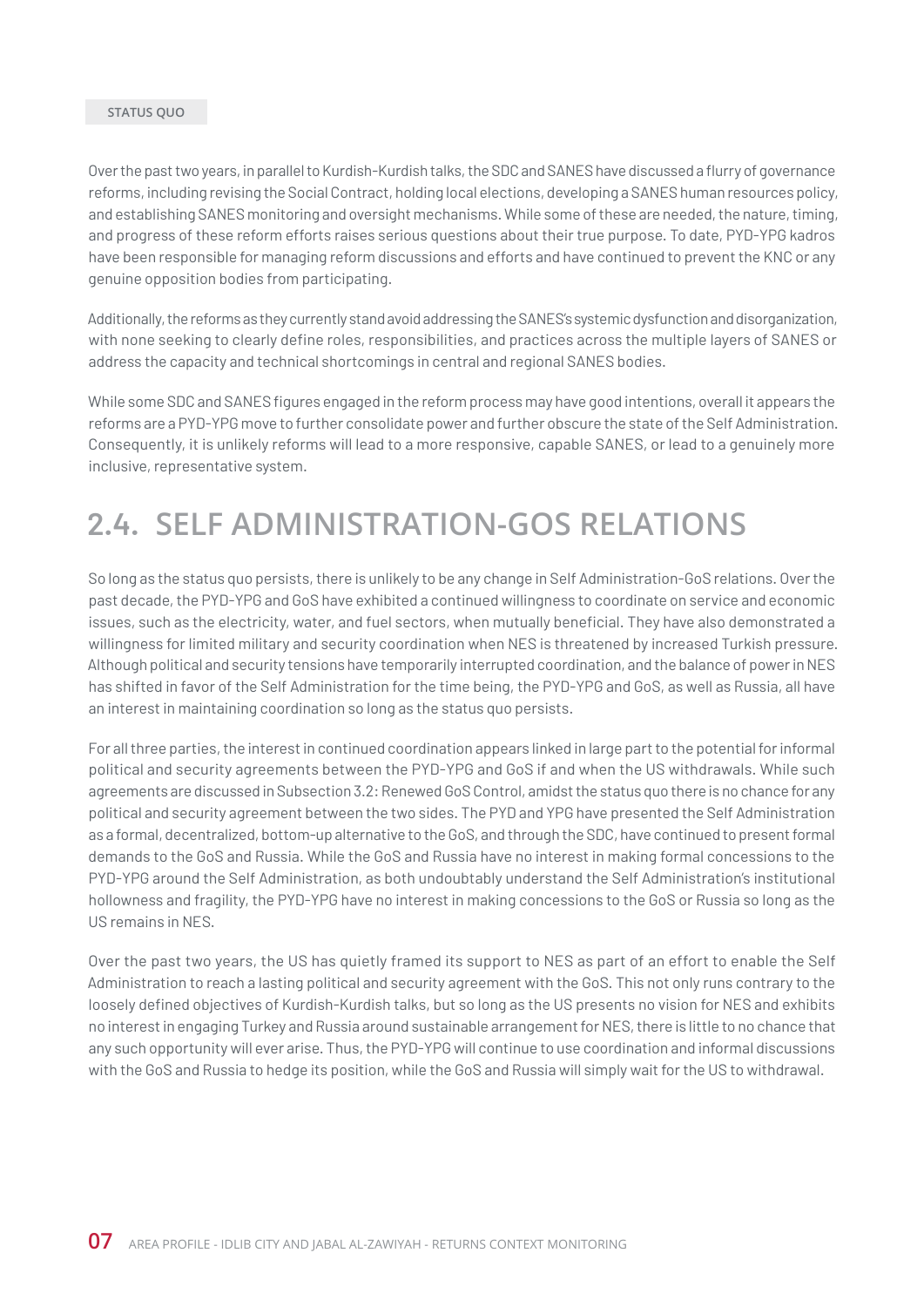### <span id="page-7-0"></span>**2.5. SECURITY**

Similar to political and governance dynamics, security in NES is likely to remain extremely poor without a shift in US and western policy. The US's approach towards ISIS over the past several years in NES has amounted to containment. To address the ongoing ISIS insurgency in NES, US forces have carried out dozens of raids against suspected ISIS figures and cells and have continued to support the SDF and ISF in countering the group. Nevertheless, there is no indication the US is willing to devote the resources required to sustainably reduce ISIS's presence in restive areas of Deir-ez-Zor, Ar-Raqqa, and southern Al-Hasakah. All three areas are therefore likely to witness recurrent ISIS attacks, which will not only claim hundreds of lives, but will sustain the group's influence, limit humanitarian and stabilization access, and further undermine the prospects for sustainable recovery.

Meanwhile, it remains to be seen how US and other states approach the issue of detained ISIS fighters in NES in light of the recent ISIS attack on the Ghweiran prison. Although the gradual repatriation of ISIS fighters and family members may continue, and potentially accelerate, at present it appears unlikely that the US will develop any substantial policy to address the status of thousands of Syrian ISIS fighters, as well as foreign ISIS fighters who cannot be repatriated, currently held in SDF prisons without any judicial mechanism to try and hold them.

In addition to various ISIS-related threats, without US efforts to reach an agreement with Turkey on the future of NES, Turkey will undoubtably continue to pressure NES. A Turkish incursion in Syria will remain a possibility so long as the PYD-YPG and Self Administration are present in NES, however, the most likely scenario is the continuation of intermittent Turkish escalations along frontlines, targeted drone strikes, and moves to disrupt services and the local economy. All three of the moves will continue to complicate the humanitarian and stabilization response in NES and severely undermine recovery efforts.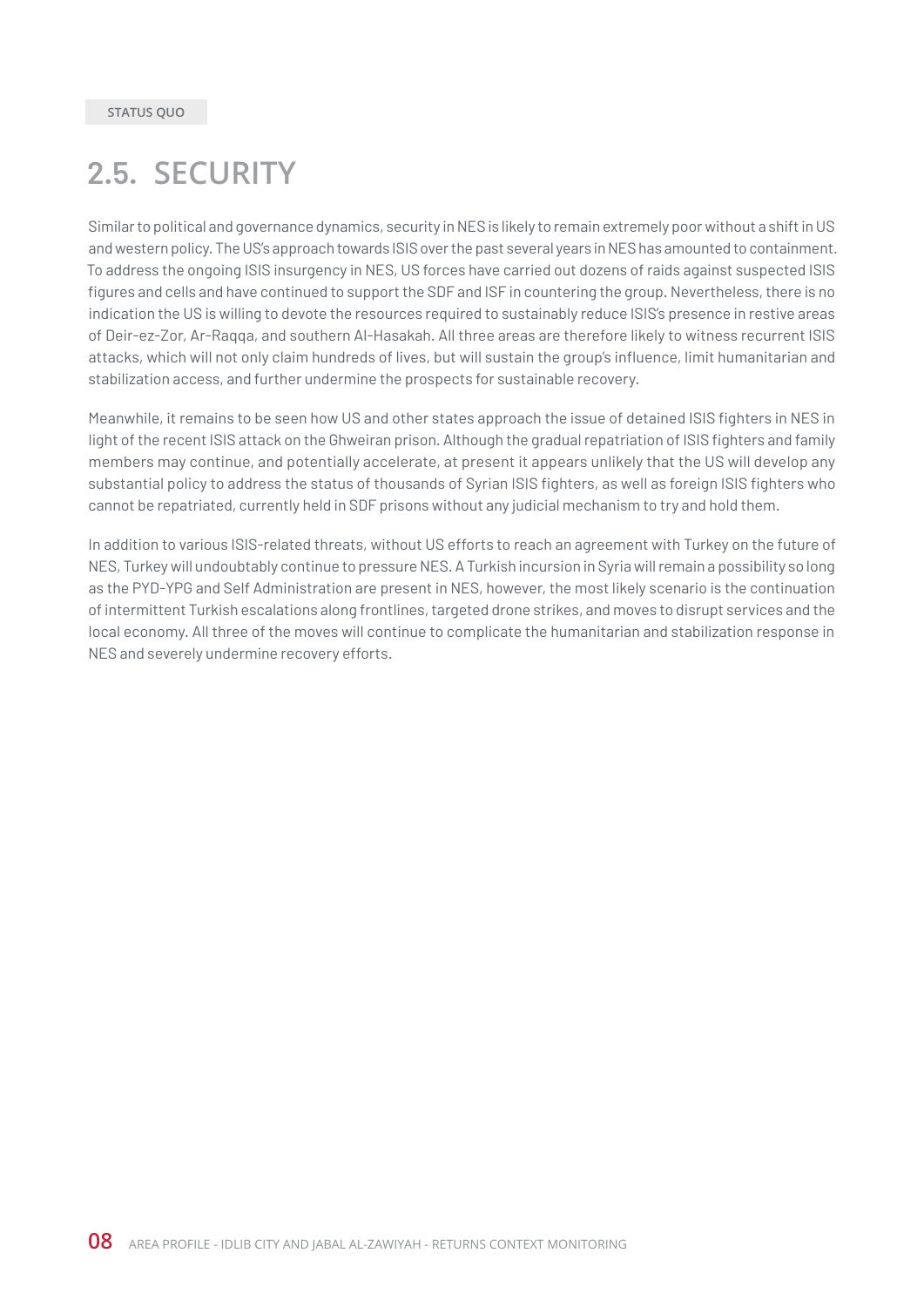## <span id="page-8-0"></span>**3. US WITHDRAWAL**

## **3.1. BACKGROUND**

As discussed previously, the most likely trajectory for the US's approach in NES is the continuation of the status quo for years to come. While a future administration could explore more ambitious, sustainable objectives that contribute to long-term stability in NES and across Syria, it is just as likely that the US further reduces its interest in Syria and eventually carries out a precipitous withdrawal. The following subsections detail how such a withdrawal is likely to play out in NES so long as the status quo persists.

## **3.2. RENEWED GOS CONTROL**

As discussed in Subsection 2.2: State of the Self Administration, the Self Administration is a fragile amalgamation of political, security, and governance bodies controlled by the PYD-YPG and held together by the continued US presence. Consequently, so long as the status quo persists, a US withdrawal would result in the rapid collapse of the Self Administration system. While Turkey may seek to take advance into parts of NES along the Syrian-Turkish border following a US withdrawal, discussed further in Subsection 4.3: Turkish Intervention, ultimately the GoS and Russia will regain control of the majority of NES.

In Kurdish-majority areas, the GoS and Russia would likely pursue a security arrangement with PYD-YPG and PKK figures that allows for the return of the Syrian military and GoS civilian authorities and integration of local Kurdish YPG and ISF units into GoS military and security services. The GoS and Russia would almost certainly reassert full control over local oil and gas resources and mandate the complete dissolution of the Self Administration system, conditions PYD-YPG and PKK figures would likely accept so long as they are granted informal safe haven and Kurdish-majority areas are provided a degree of autonomy in local security affairs, in an arrangement similar to what is currently in place in Tel Rifaat and the Al-Shahba area in Aleppo.

In Arab-majority areas, the GoS and Russia are likely to pursue a more localized approach similar to what occurred in southern Syria. Thus, the GoS and Russia could work with local SDF commanders and notables to pursue separate security arrangements for western, central, eastern, and northern Deir-ez-Zor, southern and eastern Al-Hasakah, Ar-Raqqa, Tabqah, and Menbij. While the GoS and Russia would seek to integrate local SDF and ISF units into GoS military and security services, they are also likely to dispatch local Arab paramilitary forces to the area. When combined with the fractured nature of Arab-majority areas, the GoS and Russia would thus enjoy a degree of influence and control far greater than in Kurdish-majority areas, at least in the near to mid-term.